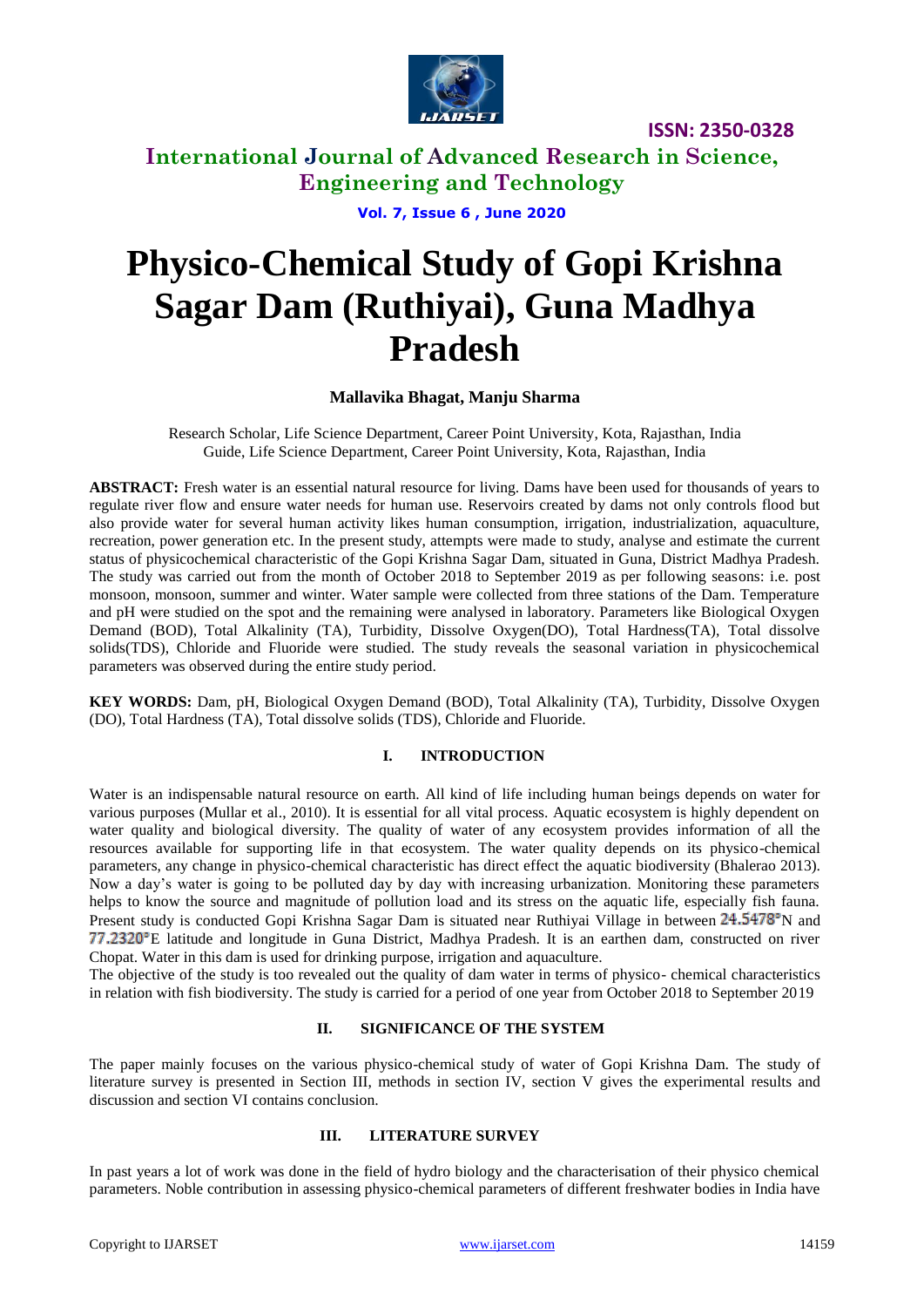

# **International Journal of Advanced Research in Science, Engineering and Technology**

## **Vol. 7, Issue 6 , June 2020**

been made by several research workers like (Murthuzasab et al., 2010), (Choudhary et al., 2010), (Hussain et al, 2012), (Kevat et al., 2016), (Totwar and Tamlurkar, 2017), (Gautam and Sharma 2018) etc.

#### **IV. MATERIAL METHOD**

#### **Study area-**

Gopi Krishna Sagar Dam is situated near Ruthiyai Village in between  $24.5478^{\circ}$  N and  $77.2320^{\circ}$  E latitude and longitude in Guna District, Madhya Pradesh. It is an earthen dam, constructed on river Chopat. The study was undertaken during the month of October 2018 to November 2019 to assess the quality of water. Three stations were selected

Station S1-Panj Station S2- Dhay Station S3- Bajrangarh

#### **Collection of water samples-**

The sampling stations were visited every month between 7AM to 11AM. On each sampling day water samples were collected in two DO bottles (300 ml capacity) and one large PVC bottle (two litre capacity). The temperature and pH were noted on the spot and remaining physico- chemical analyses were done in laboratory.

#### **Analysis of physico-chemical factors-**

Average values of physico chemical parameters of Gopi Krishna Sagar Dam water from October 2018 to September 2019 were determined using Standard methods (APHA, 1998).

Glass mercury thermometer and pH meter were respectively used to note temperature and pH on the spot.

Other parameters as dissolved oxygen (by Azide modification method), DO. BOD and total alkalinity (by titrimetric method), total hardness (by EDTA titrimetric method), total dissolve solid (by gravimetric method), turbidity (by Nephetometer), chlorine (by photo meter) and fluorine by SPADNS method (by using spectrophotometer at 570nm) were estimated and compared with standard values

#### **V. RESULT AND DISCUSSION**

**Temperature**- Water temperature is one of the main factor affect the physiological factors and biological activities of aquatic ecosystem. Cold water slows down the metabolic rate and warm water increases the metabolic rate of fishes. The temperature of reservoir is range from 18.1 to 39.5 in different seasons. Maximum temperature was noticed in the month of June due to exposer of surface water to solar radiation, while minimum temperature was recorded in January.

**Hydrogen concentration (pH)**- pH scale is used to measure the concentration of H+ ions in water. It is an important variable in quality assessment. Changes in pH indicates the presence of various effluent Water having the pH range of 6.5 to 9.0 are more suitable for development of pond culture(Swingle 1967). Long term expose for fishes beyond this limit slows fish growth and effect their health. In our study pH ranges between 7.1 in month of July to 8.6 in month of May.

**Turbidity-**Turbidity is inversely proportional to transparency. Water turbidity can result from planktons, organic matter, clay, slit and other microscopic organism. BIS desirable value of turbidity is 5 NTU. Increase in turbidity shows negative effect on aquatic organism, it can cause clogging of gills or injuries to different tissues (Tessema et al., 2014). High turbid water is also harmful to human consumption due to the presence of pathogenic microorganism (Bodone 2015). Reservoir ranges minimum 1.0 turbidity at Station1 and 2 and maximum 11.7at station 3.

**Total Hardness (TH)-**Total hardness of water represents primarily the total concentration of calcium and magnesium ions expressed as calcium carbonate. BIS has prescribed desirable limit of total hardness is 300mg/l. The maximum total hardness was recorded as 220 at station3 in month of May while minimum is recorded as 80 at Station1 in month of July. Increase of total hardness in summer season may be due to decrease in water volume and increase of carbonates and bicarbonates. Results of studies were within the permissible limits as prescribed by BIS.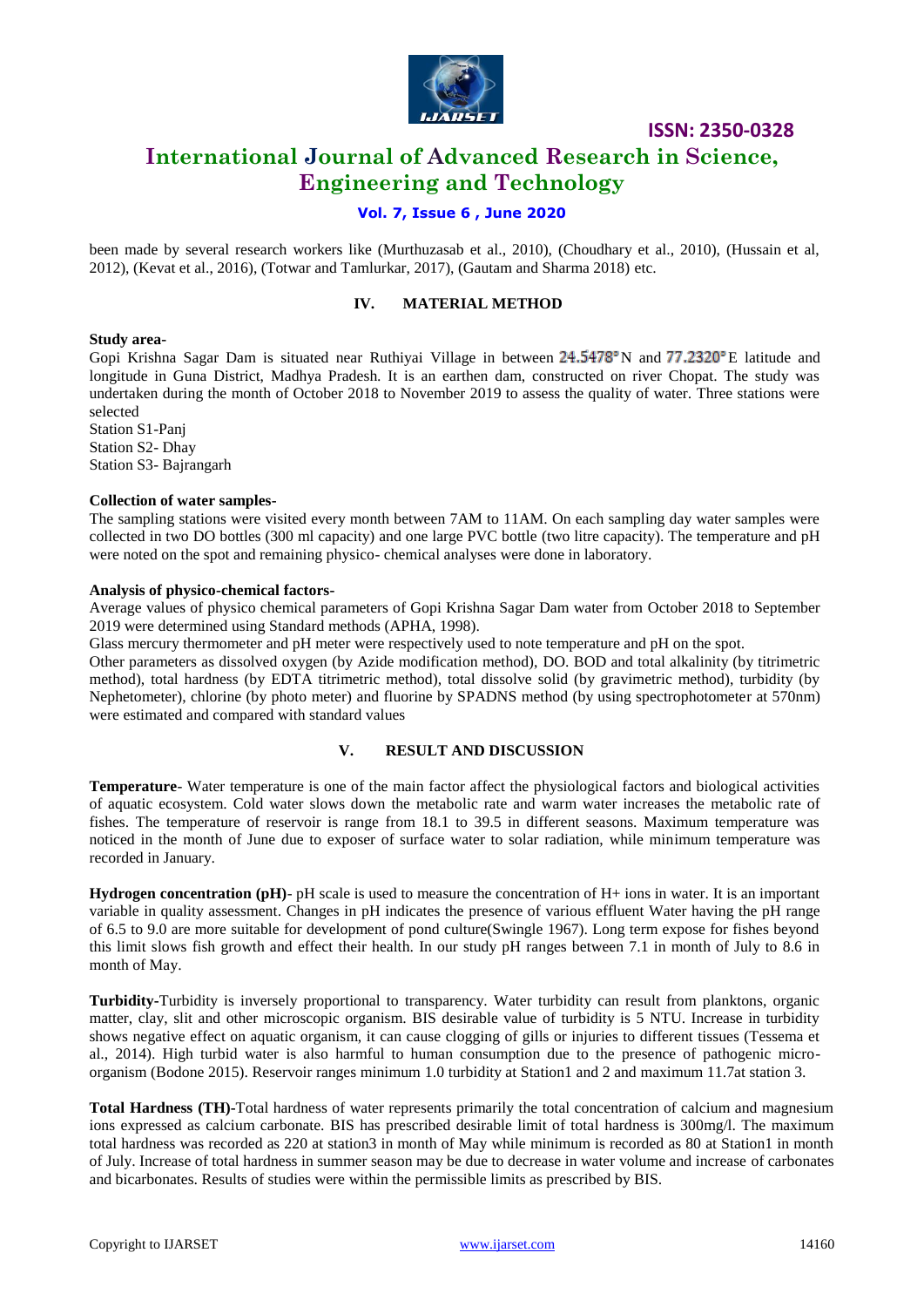

**International Journal of Advanced Research in Science, Engineering and Technology**

**ISSN: 2350-0328**

## **Vol. 7, Issue 6 , June 2020**

**Total Alkalinity-**Alkalinity of water is the capacity to neutralize strong acids. Alkaline water of reservoir is good for fish growth and production. BIS has set a desirable level of alkalinity in drinking water to be 200 ppm. It fluctuated according to pollution load**.** Results show total alkalinity ranges from 70 ppm to 210ppm. Maximum alkalinity observed in June due to increase in bicarbonate in water.

**Total dissolve solid (TDS)-**TDS are the inorganic matters and small amounts of organic matter, which are present as solution in water. Excess amount of TDS comes from industrial waste, agriculture medium, sewage, minerals and bicarbonate cause delayed in growth of fishes in certain life stages especially during fertilization and increases their mortality rate (Weber-Scannell and Duffy 2007). Result shows TDS level is 170mg/l in winter season and 385mg/l i n summer season.

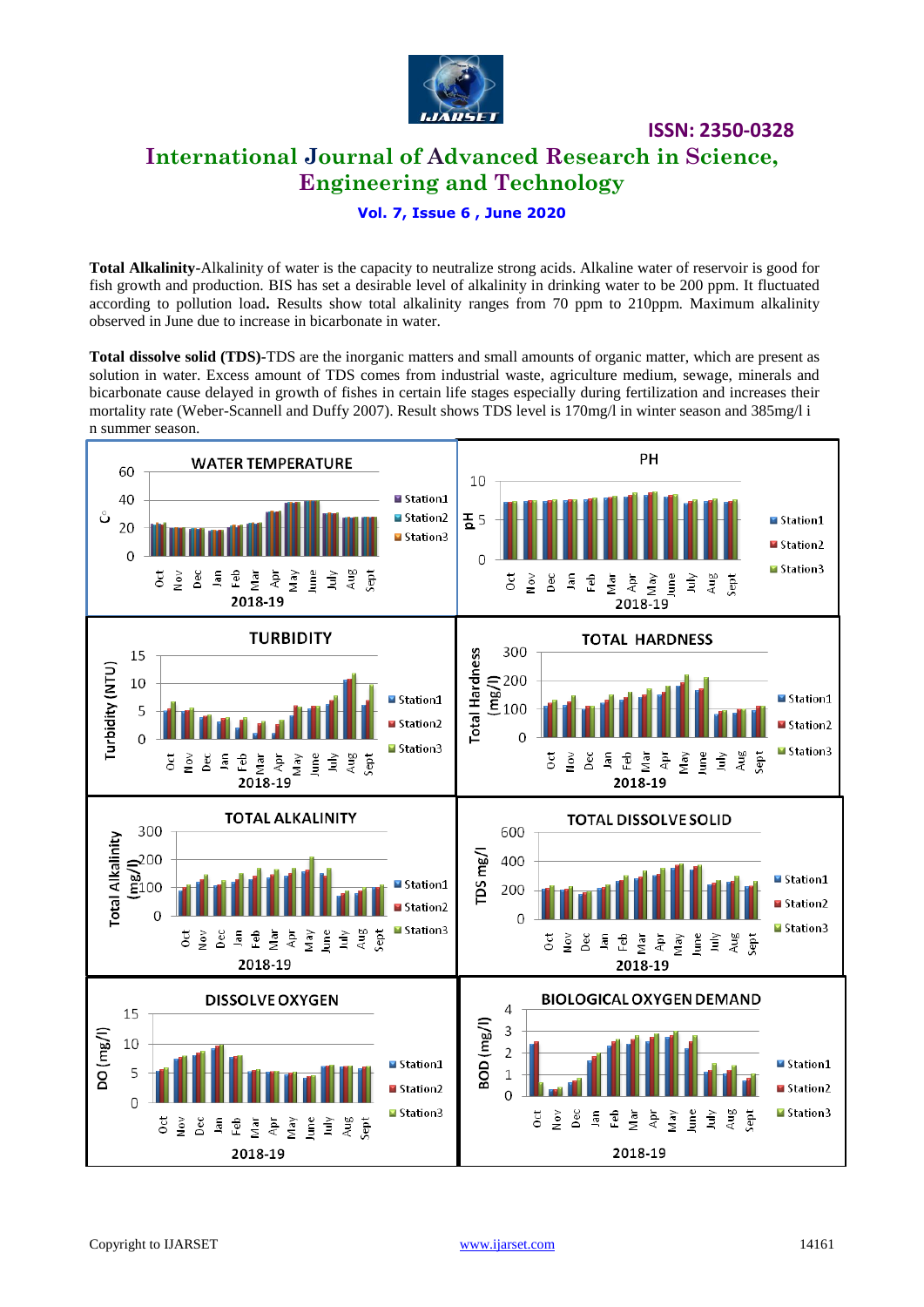

# **International Journal of Advanced Research in Science, Engineering and Technology**

## **Vol. 7, Issue 6 , June 2020**



#### **Fig1.1Results of Physico-Chemical characteristics of Gopi Krishna Sagar Dam (2018-19)**

**Dissolve oxygen (DO)-**DO is essential to maintain the higher form of biological life in water. It was observed that DO was higher in open water bodies while less in deep water. The optimum value of good water quality is 4 to6mg/l of DO which indicates the healthy life of aquatic organism (Basavaraja et al., 2014). Present study reveals that the reservoir ranges DO level in between 4.1 to 9.8. Do level was found maximum in winter and minimum in summer season, decline of DO in summer season may be due to high metabolic rate of organism.

**Biological oxygen demand (BOD)**- BOD is the amount of oxygen utilized by micro-organism to stabilize the organic material. It is an indicator of organic load in water bodies. Higher value of BOD is found in highly polluted water. In the present investigation BOD ranges from 0.3 to 3.0. Higher concentration is seen at station 3, may be due to discharge of agriculture and domestic waste

**Chloride-**Chloride occurs in all natural water bodies in various concentrations. Higher concentration of chloride may be due to the discharge of sewage and excess chloride. It serves as the indicator of water pollution (Mullar et al., 2010**).** Present investigation shows chloride concentration range from 21.42 to 33.12. Lower concentration is seen in winter while higher concentration of chloride is seen in summer season which is may be due to higher rate of evaporation.

**Fluoride-**It is one of the critical chemical parameters which influence the quality of dam water. WHO and BIS has been decided fluoride concentration up 1- 1.5 mg/L**.** Excess intake of fluoride in drinking water cause fluorosis in human being and it accumulate in the bone tissue of fishes. Fluoride ions also act as enzymatic poisons, interrupting the metabolic process in fishes (Camargo 2003).Our results show fluoride concentration in all seasons between 0.14 mg/L to 0.32 mg/L.

#### **VI. CONCLUSION**

Present study shows detailed physico- chemical characteristics and quality of Gopi Krishna Sagar Dam.It is observed that the post monsoon, monsoon, summer and winter season shows different seasonal fluctuations in various physicochemical parameters. The results showed that parameters monitoring was satisfactory but some parameters showed slightly higher range in summer and rainy season due to excessive evaporation and increasing of suspended particles. Although water of the dam is safe for human uses and aquatic life. The water of the Dam is alkaline in nature which is suitable for aquaculture and all the others parameters are also in limits favours for fish cultivation and allows for high ichthyo faunal diversity.